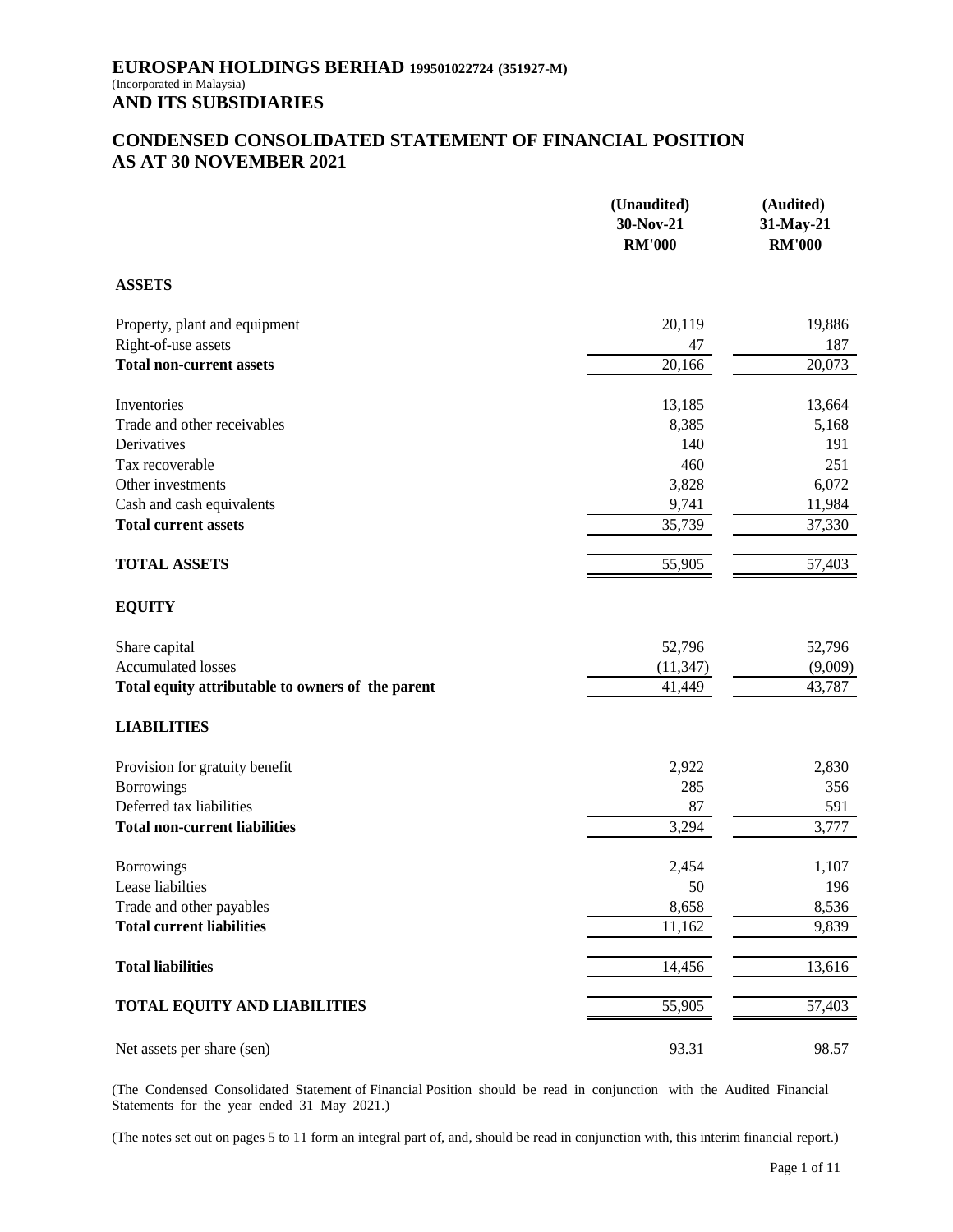# **CONDENSED CONSOLIDATED STATEMENT OF COMPREHENSIVE INCOME FOR THE FINANCIAL PERIOD ENDED 30 NOVEMBER 2021 (UNAUDITED)**

|                                                                                                 | <b>Individual Quarter</b> |                   | <b>Cumulative Quarter</b> |                   |
|-------------------------------------------------------------------------------------------------|---------------------------|-------------------|---------------------------|-------------------|
|                                                                                                 | 3 months<br>ended         | 3 months<br>ended | 6 months<br>ended         | 6 months<br>ended |
|                                                                                                 | 30-Nov-21                 | 30-Nov-20         | 30-Nov-21                 | 30-Nov-20         |
|                                                                                                 | <b>RM'000</b>             | <b>RM'000</b>     | <b>RM'000</b>             | <b>RM'000</b>     |
| <b>Continuing operations</b>                                                                    |                           |                   |                           |                   |
| Revenue                                                                                         | 11,405                    | 12,270            | 16,372                    | 25,875            |
| Cost of sales                                                                                   | (9,086)                   | (9,267)           | (14, 662)                 | (19, 411)         |
| <b>Gross profit</b>                                                                             | 2,319                     | 3,003             | 1,710                     | 6,464             |
| Selling and distribution expenses                                                               | (235)                     | (178)             | (318)                     | (573)             |
| Administrative expenses                                                                         | (2,195)                   | (2,034)           | (4,211)                   | (3,937)           |
| Finance costs                                                                                   | (41)                      | (39)              | (68)                      | (84)              |
| Other operating expenses                                                                        | (345)                     | (4)               | (888)                     | (16)              |
| Other incomes                                                                                   | 349                       | 229               | 933                       | 1,098             |
| (Loss)/Profit before tax                                                                        | (148)                     | 977               | (2,842)                   | 2,952             |
| Taxation                                                                                        | 95                        | (516)             | 504                       | (501)             |
| (Loss)/Profit after tax for the period                                                          | (53)                      | 461               | (2, 338)                  | 2,451             |
| Other comprehensive income for the period                                                       |                           |                   |                           |                   |
| Total comprehensive (loss)/income for the period                                                | (53)                      | 461               | (2, 338)                  | 2,451             |
| (Loss)/Profit attributable to:                                                                  |                           |                   |                           |                   |
| Owners of the Parent                                                                            | (53)                      | 461               | (2, 338)                  | 2,451             |
| Minority interest                                                                               |                           |                   |                           |                   |
| (Loss)/Profit after tax for the period                                                          | (53)                      | 461               | (2, 338)                  | 2,451             |
| Total comprehensive (loss)/income attributable to:<br>Owners of the Parent<br>Minority interest | (53)                      | 461               | (2, 338)                  | 2,451             |
|                                                                                                 |                           |                   |                           |                   |
| Total comprehensive (loss)/income for the period                                                | (53)                      | 461               | (2,338)                   | 2,451             |
| Basic (loss)/earnings per ordinary share (sen)                                                  | (0.12)                    | 1.04              | (5.26)                    | 5.52              |

(The Condensed Consolidated Statement of Comprehensive Income should be read in conjunction with the Audited Financial Statements for the year ended 31 May 2021.)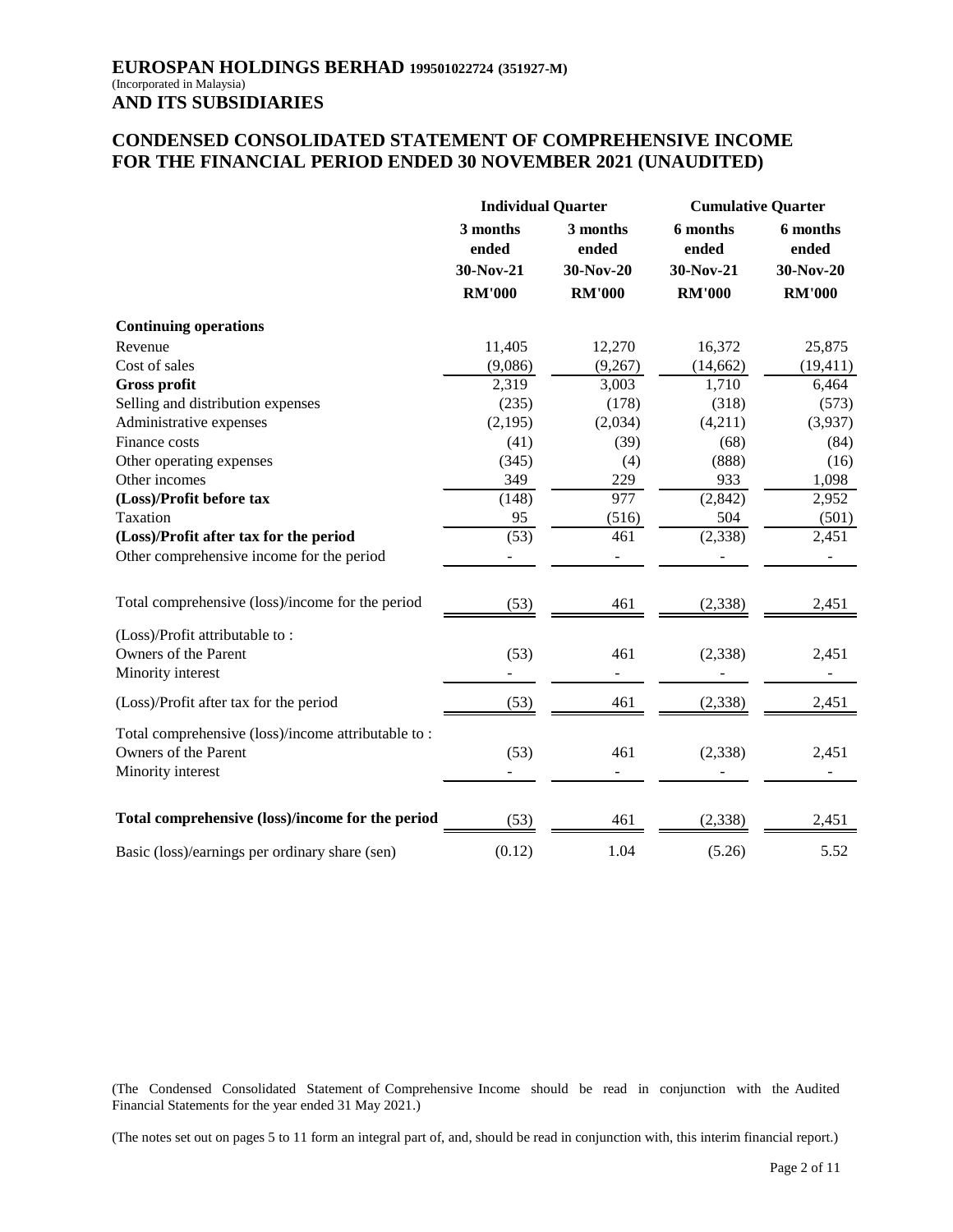# **CONDENSED CONSOLIDATED STATEMENT OF CHANGES IN EQUITY FOR THE FINANCIAL PERIOD ENDED 30 NOVEMBER 2021 (UNAUDITED)**

|                                           | <b>Share capital</b><br><b>RM'000</b> | <b>Accumulated losses</b><br><b>RM'000</b> | <b>Total</b><br><b>RM'000</b> |  |
|-------------------------------------------|---------------------------------------|--------------------------------------------|-------------------------------|--|
| <b>Balance as at 1 June 2020</b>          | 52,796                                | (12, 467)                                  | 40,329                        |  |
| Total comprehensive income for the period |                                       | 2,451                                      | 2,451                         |  |
| Balance as at 30 Nov 2020                 | 52,796                                | (10, 016)                                  | 42,780                        |  |
| <b>Balance as at 1 June 2021</b>          | 52,796                                | (9,009)                                    | 43,787                        |  |
| Total comprehensive loss for the period   |                                       | (2,338)                                    | (2, 338)                      |  |
| Balance as at 30 Nov 2021                 | 52,796                                | (11, 347)                                  | 41,449                        |  |

(The Condensed Consolidated Statement of Changes in Equity should be read in conjunction with the Audited Financial Statements for the year ended 31 May 2021.)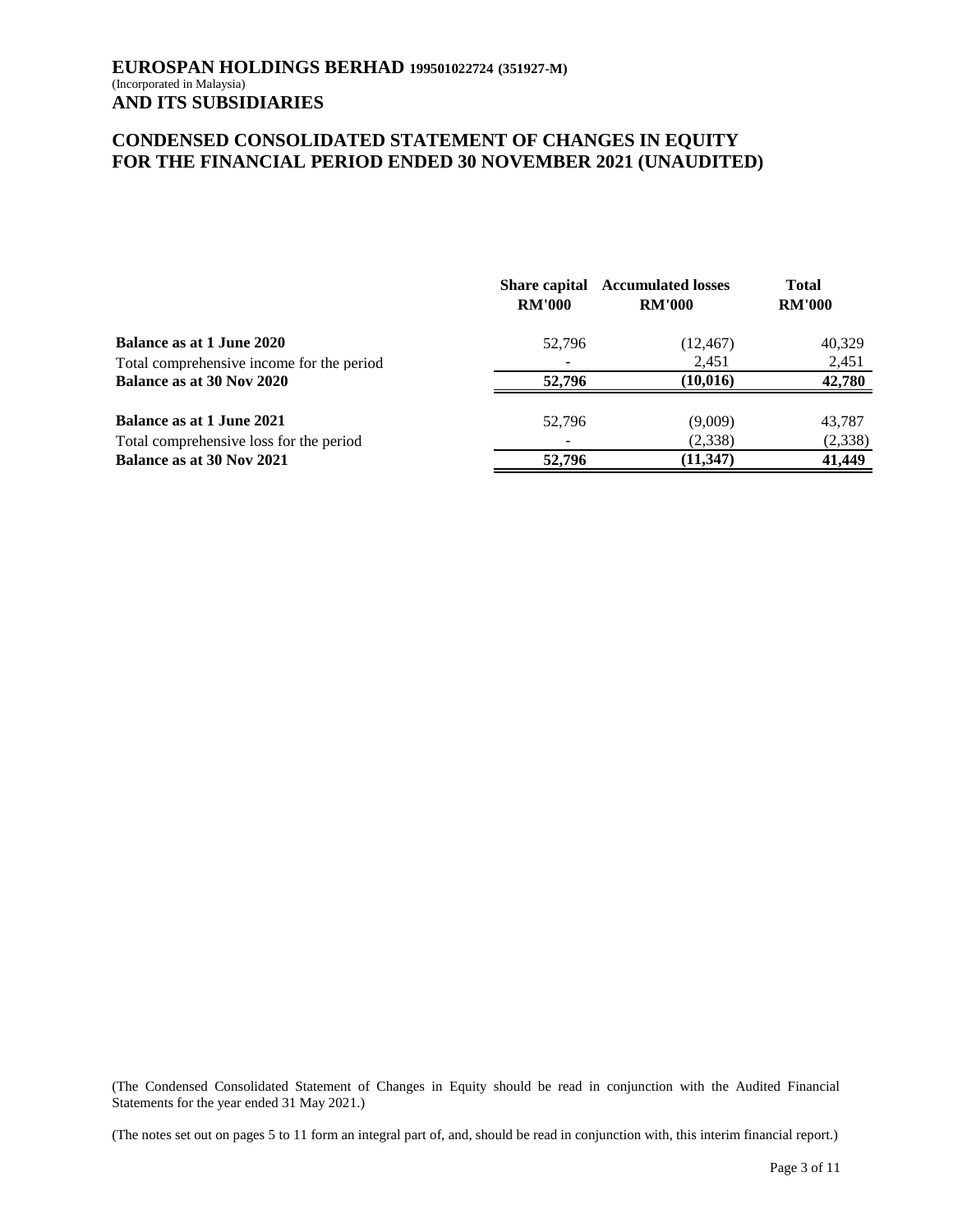### **CONDENSED CONSOLIDATED STATEMENT OF CASH FLOWS FOR THE FINANCIAL PERIOD ENDED 30 NOVEMBER 2021 (UNAUDITED) Cumulative Quarter**

|                                                             | <b>Cumulative Quarter</b><br>6 months ended |                            |  |
|-------------------------------------------------------------|---------------------------------------------|----------------------------|--|
|                                                             | 30-Nov-21<br><b>RM'000</b>                  | 30-Nov-20<br><b>RM'000</b> |  |
| <b>Cash flows from operating activities</b>                 |                                             |                            |  |
| (Loss)/Profit before tax                                    | (2,842)                                     | 2,952                      |  |
| Adjustments for:                                            |                                             |                            |  |
| Depreciation of property, plant and equipment               | 787                                         | 767                        |  |
| Depreciation of right-of-use assets                         | 140                                         | 140                        |  |
| Fair value gain on derivatives                              | (140)                                       | (383)                      |  |
| Fair value loss/(gain) on other investment                  | 302                                         | (224)                      |  |
| Gain on disposal of property, plant and equipment           | (169)                                       | (1)                        |  |
| Interest expense                                            | 22                                          | 21                         |  |
| Interest income                                             | (337)                                       | (164)                      |  |
| Property, plant and equipment written off                   | 1                                           | $\overline{4}$             |  |
| Provision for gratuity benefit                              | 92                                          | 105                        |  |
| Gain on foreign exchange - unrealised                       | (249)                                       | (263)                      |  |
| Operating (loss)/profit before working capital changes      | (2,393)                                     | 2,954                      |  |
| Decrease in inventories                                     | 479                                         | 2,000                      |  |
| Increase in receivables                                     | (3,217)                                     | (2,956)                    |  |
| Decrease in payables                                        | 313                                         | 464                        |  |
| Cash (used in)/generated from operations                    | (4, 818)                                    | 2,462                      |  |
| Income tax paid                                             | (222)                                       | (14)                       |  |
| Income tax refunded                                         | 13                                          |                            |  |
| Interest paid                                               | (22)                                        | (21)                       |  |
| Interest received                                           | 337                                         | 164                        |  |
| Net cash (used in)/generated from operating activities      | (4,712)                                     | 2,591                      |  |
| <b>Cash flows from investing activities</b>                 |                                             |                            |  |
| Acquisition of other investments                            | (28)                                        | (28)                       |  |
| Purchase of property, plant and equipment                   | (1,049)                                     | (563)                      |  |
| Proceeds from disposal of other investment                  | 1,970                                       |                            |  |
| Proceeds from disposal of property, plant & equipment       | 197                                         | 14                         |  |
| Net cash generated from/(used in) investing activities      | 1,090                                       | (577)                      |  |
| <b>Cash flows from financing activities</b>                 |                                             |                            |  |
| Short term borrowing drawdown                               | 1,357                                       | 240                        |  |
| Net repayment of hire purchase payables                     | (68)                                        | (6)                        |  |
| Net repayment of lease liabilites                           | (146)                                       | (139)                      |  |
| Net cash flows generated from financing activities          | 1,143                                       | 95                         |  |
| Net (decrease)/increase in cash and cash equivalents        | (2, 479)                                    | 2,109                      |  |
| Effects of changes in exchange rates                        | 236                                         | 245                        |  |
| Cash and cash equivalents at beginning of the period        | 11,984                                      | 8,275                      |  |
| Cash and cash equivalents at end of the period              | 9,741                                       | 10,629                     |  |
| Cash and cash equivalents at end of the period consist of : |                                             |                            |  |
| Short term funds                                            | 3,925                                       | 2,203                      |  |
| Cash and bank balances                                      | 5,816                                       | 8,426                      |  |
|                                                             | 9,741                                       | 10,629                     |  |
|                                                             |                                             |                            |  |

(The Condensed Consolidated Statement of Cash Flows should be read in conjunction with the Audited Financial Statements for the year ended 31 May 2021.)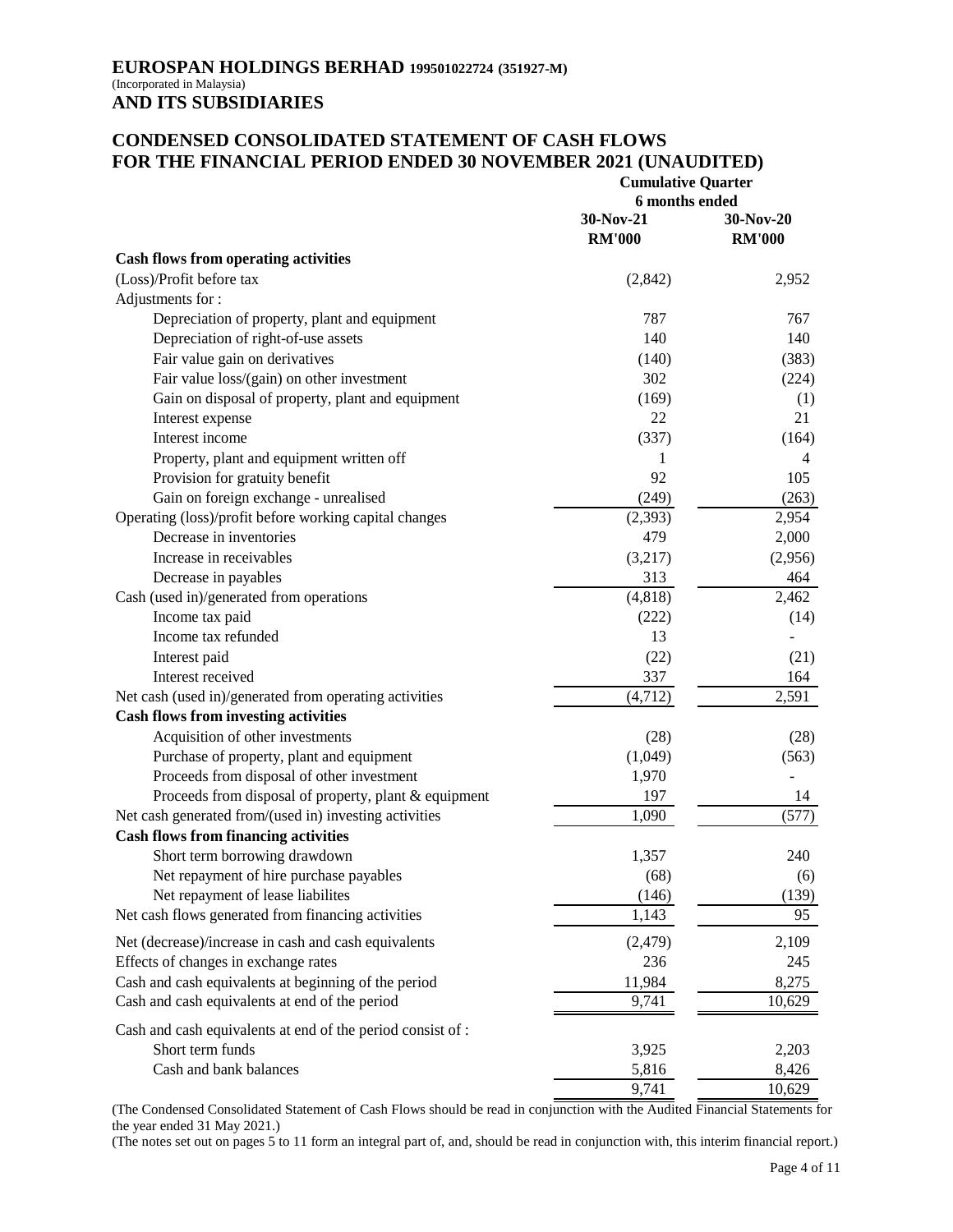# **EXPLANATORY NOTES TO THE INTERIM FINANCIAL REPORT FOR THE FINANCIAL PERIOD ENDED 30 NOVEMBER 2021**

### **PART A: REQUIREMENTS OF MFRS 134 INTERIM FINANCIAL REPORTING**

#### **A1. Basis of Preparation**

The interim financial report is unaudited and has been prepared in compliance with MFRS 134, Interim Financial Reporting and the additional disclosure requirements as in Part A of Appendix 9B of the Revised Listing Requirements of Bursa Malaysia Securities.

This interim financial report should be read in conjunction with the Group"s annual audited financial statements for the year ended 31 May 2021. These explanation notes attached to the interim financial report provides an explanation of events and transactions that are significant for an understanding of the financial position and performance of the Group since the financial year ended 31 May 2021.

#### **(A) Adoption of Amendments/Improvements to MFRS**

# **Effective for annual periods beginning on or after 1 January 2020**

Amendments to References to the Conceptual Framework in MFRS Standards

#### **(B) Standards Issued But Not Yet Effective**

The Group and the Company have not applied the following standards that have been issued by the Malaysian Accounting Standards Board ("MASB") but are not yet effective for the Group and for the Company:

### **Effective for annual periods beginning on or after 1 January 2021**

MFRS 17 Insurance Contracts

### **Effective date yet to be confirmed**

Amendments to MFRS 10 and MFRS 128 Sale or Contribution of Assets between an Investor and its Associate or Joint Venture

The existing MFRS 4 and Amendments to MFRS 4 will be withdrawn upon the adoption of the new MFRS 17 which will take effect on or after 1 January 2021.

The initial application of the above standards is not expected to have any material impacts to the financial statements of the Group and of the Company upon adoption.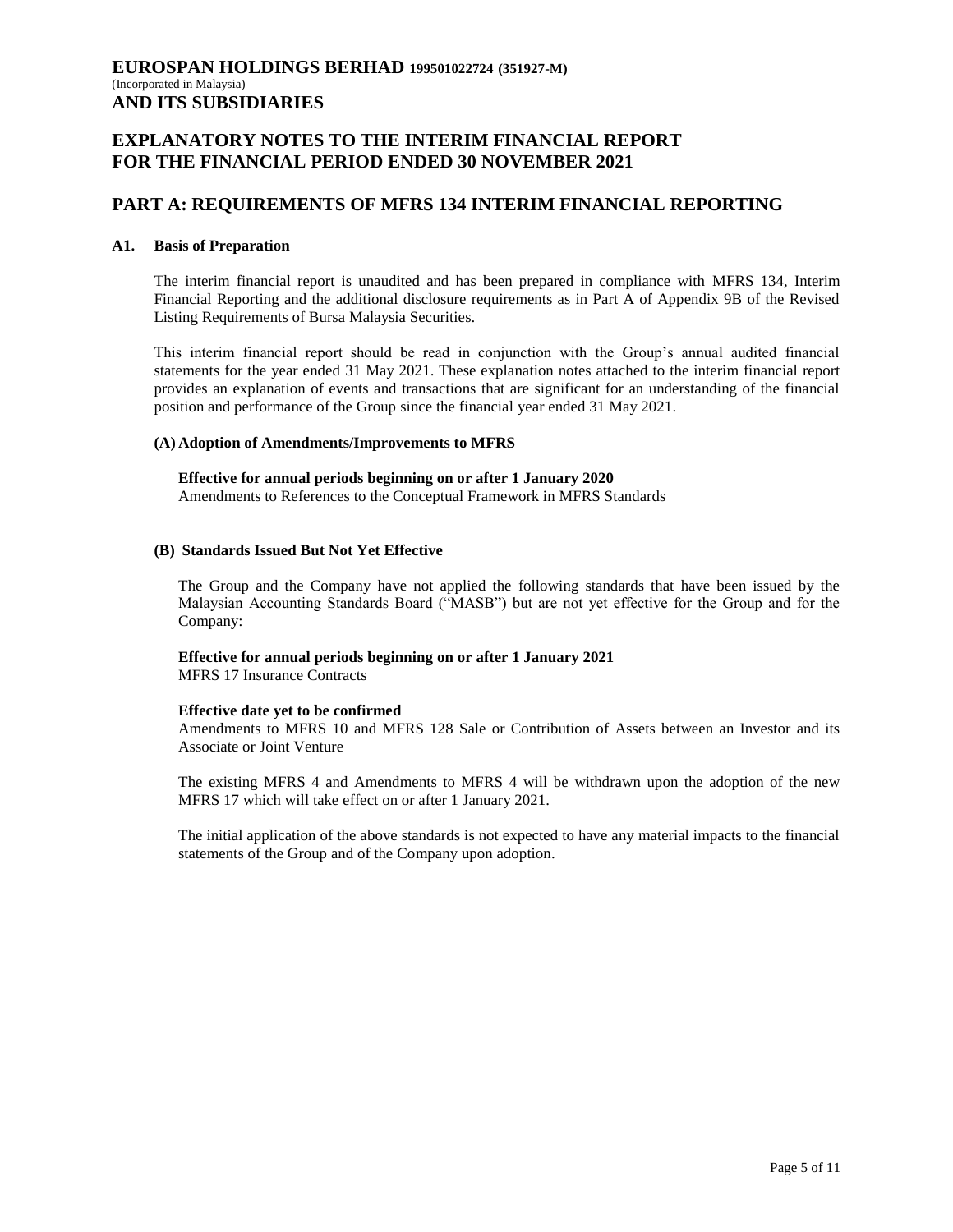# **EXPLANATORY NOTES TO THE INTERIM FINANCIAL REPORT FOR THE FINANCIAL PERIOD ENDED 30 NOVEMBER 2021**

# **PART A: REQUIREMENTS OF MFRS 134 INTERIM FINANCIAL REPORTING**

### **A2. Qualification of Financial Statements**

The auditors' report of the preceding annual financial statements was not qualified.

### **A3. Seasonal or Cyclical Factors**

The principal business of the Group was not significantly affected by any seasonal or cyclical factors in the current quarter.

#### **A4. Exceptional and Extraordinary Items**

There were no material items affecting assets, liabilities, equity, net income or cash flows that are unusual because of their nature, size or incidence.

#### **A5. Changes in Estimates**

There were no major changes in estimates from those of the prior financial year which have a material effect in the current financial period ended 30 November 2021.

#### **A6. Debt and Equity Securities**

There were no issuance and repayment of debt and equity securities, share-buy-backs, share-cancellations, shares held as treasury shares and resale of treasury shares during the current financial period ended 30 November 2021.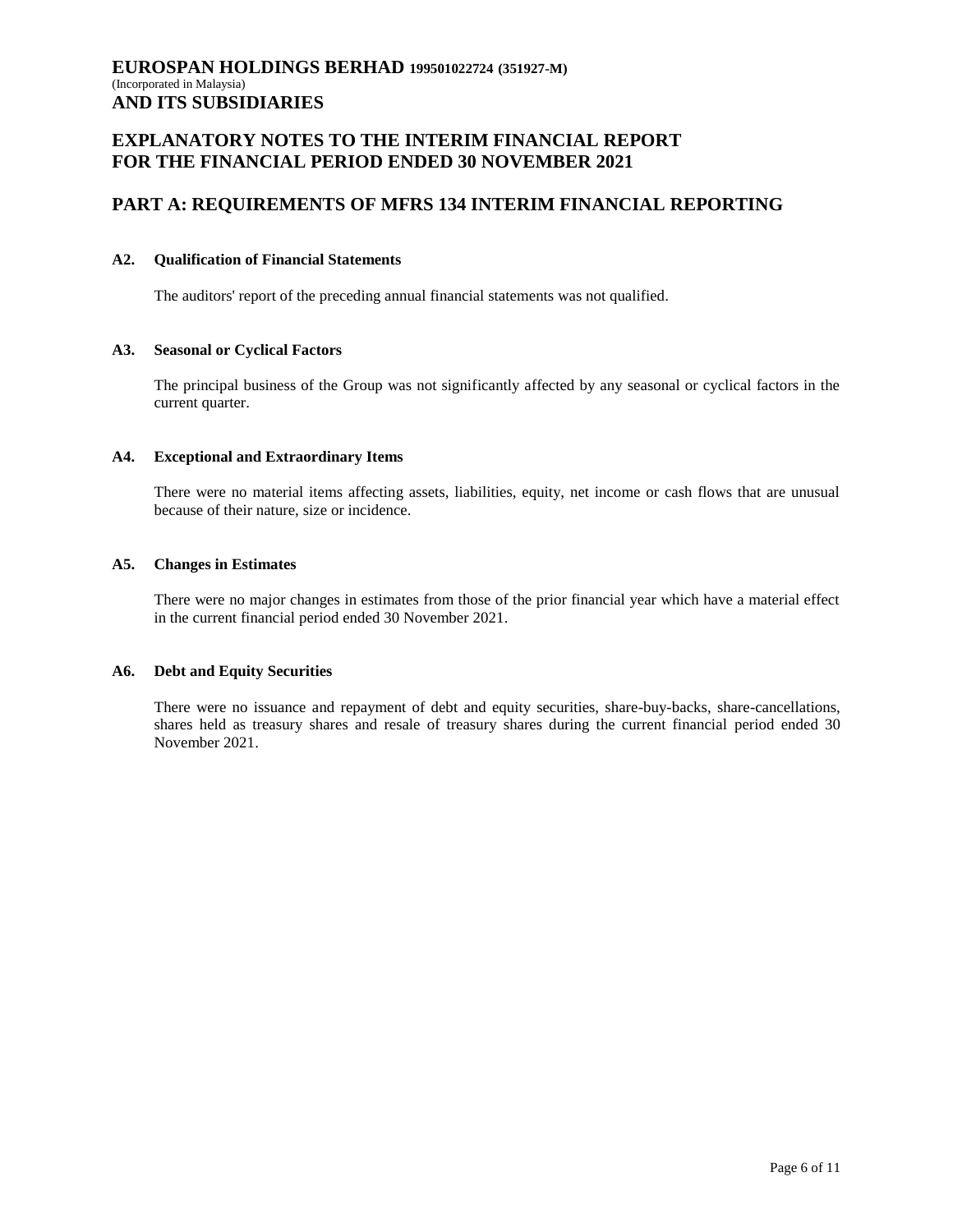# **EXPLANATORY NOTES TO THE INTERIM FINANCIAL REPORT FOR THE FINANCIAL PERIOD ENDED 30 NOVEMBER 2021**

# **PART A: REQUIREMENTS OF MFRS 134 INTERIM FINANCIAL REPORTING**

### **A7. Dividends Paid**

No dividends were paid during the current financial period ended 30 November 2021.

#### **A8. Segmental Information**

The Group is principally engaged in the manufacturing and trading of furniture and wood-based products. Segmental information has therefore not been prepared as the Group's revenue and operating profit are mainly confined to one business segment.

### **A9. Material Events Subsequent to the Balance Sheet Date**

There were no material events subsequent to the balance sheet date up to the date of this report.

#### **A10. Changes in the Composition of the Group**

There were no changes in the composition of the Group for the current financial period ended 30 November 2021.

### **A11. Contingent Liabilities or Contingent Assets**

There were no contingent liabilities or contingent assets as at the date of this report.

### **A12. Capital Commitment**

There was no capital commitment as at date of this announcement.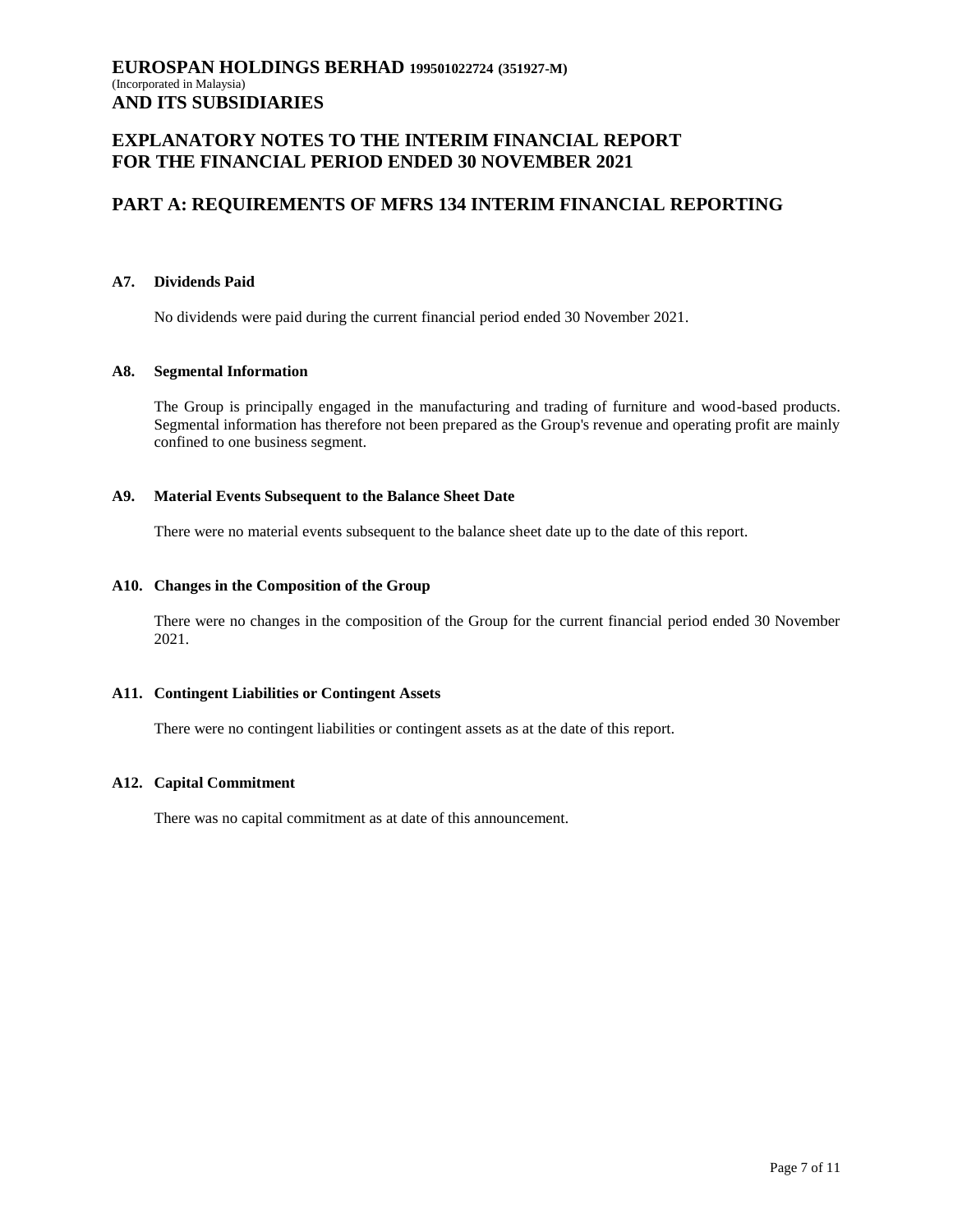# **EXPLANATORY NOTES TO THE INTERIM FINANCIAL REPORT FOR THE FINANCIAL PERIOD ENDED 30 NOVEMBER 2021**

# **PART B: REQUIREMENTS OF PART A OF APPENDIX 9B OF THE REVISED MAIN MARKET LISTING REQUIREMENT**

### **B1. Review of Performance**

#### Current Quarter

The Group recorded lower revenue of RM11.41 million for the current financial quarter ended 30 November 2021 as compared to the revenue of RM12.27 million in the preceding year corresponding financial quarter ended 30 November 2020. The Group registered a loss before tax of RM0.15 million compared to a profit before tax of RM0.98 million in the preceding year corresponding financial quarter ended 30 November 2020 as a result of lower revenue.

#### Financial period-to-date

The Group recorded revenue of RM16.37 million for the current financial period ended 30 November 2021 compared to the revenue of RM25.88 million in the preceding year corresponding financial period. The Group registered a loss before tax of RM2.84 million compared to a profit before tax of RM2.95 million in the preceding year corresponding financial period. The loss before tax was due to lower revenue as a result of COVID-19 movement restriction order imposed by the government starting in June 2021 which mandated the Group to stop some production, hence affected its ability to fulfill sales orders.

#### **Current Quarter 30-Nov-2021 RM'000 Immediate Preceding Quarter 31-Aug-2021 RM'000 Changes Amount RM'000** Revenue 11,405 | 4,967 | 6,438 Loss before tax  $(148)$   $(2,694)$   $2,546$ Basic loss per ordinary share (sen)  $(0.29)$  (5.14)  $4.85$

### **B2. Comparison with Preceding Quarter's Results**

The Group recorded revenue of RM11.41 million for the current financial quarter ended 30 November 2021 compared to the revenue of RM4.97 million in the immediate preceding quarter ended 31 August 2021. The Group registered a loss before tax of RM0.15 million compared to a loss before tax of RM2.69 million in the immediate preceding quarter. The improved performance of the Group in the current quarter compared to the last quarter was due to all entities within the Group being allowed to resume 80% operations at the end of July 2021.

### **B3. Current Year Prospects**

The outbreak of COVID-19 pandemic has caused major disruptions and significant levels of uncertainties to the global economy and our Malaysian economy was not spared as well. The Group foresees a more challenging business environment for the financial year ending 31 May 2022.

However, the Group will continue to be cautious and continue to take prudent measures to cushion the impact and adapt to the new environment resulted from the pandemic in order to sustain the business during this trying time.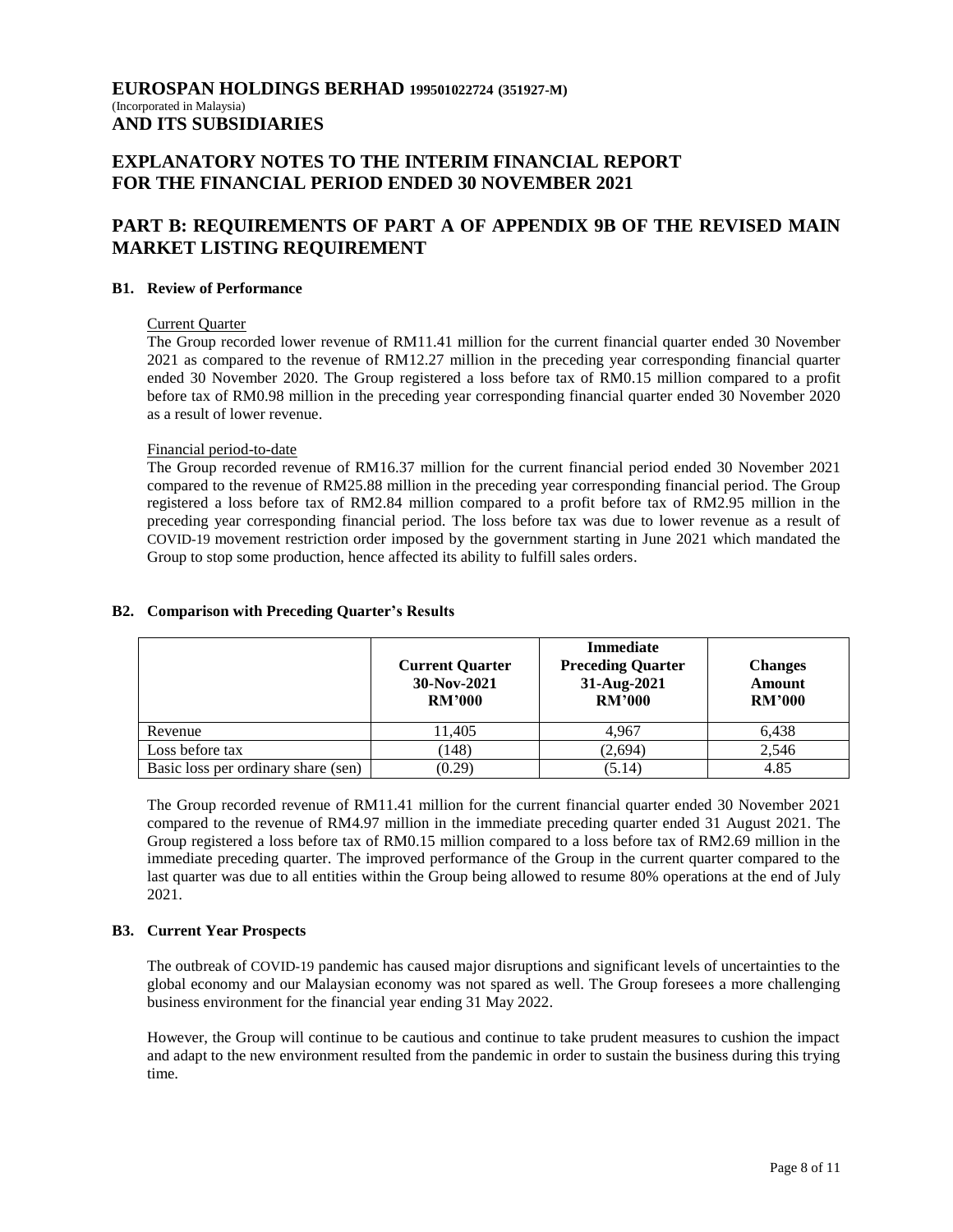# **EXPLANATORY NOTES TO THE INTERIM FINANCIAL REPORT FOR THE FINANCIAL PERIOD ENDED 30 NOVEMBER 2021**

# **PART B: REQUIREMENTS OF PART A OF APPENDIX 9B OF THE REVISED MAIN MARKET LISTING REQUIREMENT**

### **B4. Profit Forecast**

Not applicable as the Company did not provide any profit forecast.

### **B5. Tax Expense**

|                                             | <b>Individual Quarter</b>                                |                                                          | <b>Cumulative Quarter</b>                         |                                                   |
|---------------------------------------------|----------------------------------------------------------|----------------------------------------------------------|---------------------------------------------------|---------------------------------------------------|
|                                             | 3 months<br><b>Ended</b><br>$30-Nov-21$<br><b>RM'000</b> | 3 months<br><b>Ended</b><br>$30-Nov-20$<br><b>RM'000</b> | 6 months<br>Ended<br>$30-Nov-21$<br><b>RM'000</b> | 6 months<br>Ended<br>$30-Nov-20$<br><b>RM'000</b> |
| Current tax expense<br>$Malaysia$ – current |                                                          | 347                                                      |                                                   | 351                                               |
|                                             |                                                          |                                                          |                                                   |                                                   |
| Deferred tax expense                        |                                                          |                                                          |                                                   |                                                   |
| Malaysia - current                          | (95)                                                     | 169                                                      | (504)                                             | 150                                               |
|                                             | (95)                                                     | 516                                                      | (504)                                             | 501                                               |

#### **B6. Status of Corporate Proposal Announced**

There were no corporate proposals as at the date of this report.

### **B7. Group Borrowings and Debt Securities**

The Group borrowings and debt securities were as follows:

|                                    | $30-Nov-21$<br><b>RM'000</b> | $30-Nov-20$<br><b>RM'000</b> |
|------------------------------------|------------------------------|------------------------------|
| Short term borrowings – unsecured  |                              |                              |
| Hire Purchase Payables             | 141                          |                              |
| Foreign currency invoice financing | 2,313                        | 1,474                        |
|                                    | 2.454                        | 1,545                        |
| Long term borrowings – unsecured   |                              |                              |
| Hire Purchase Payables             | 285                          | 113                          |

Hire purchase payables are denominated in Ringgit Malaysia (RM) and foreign currency invoice financing are denominated in EURO currency.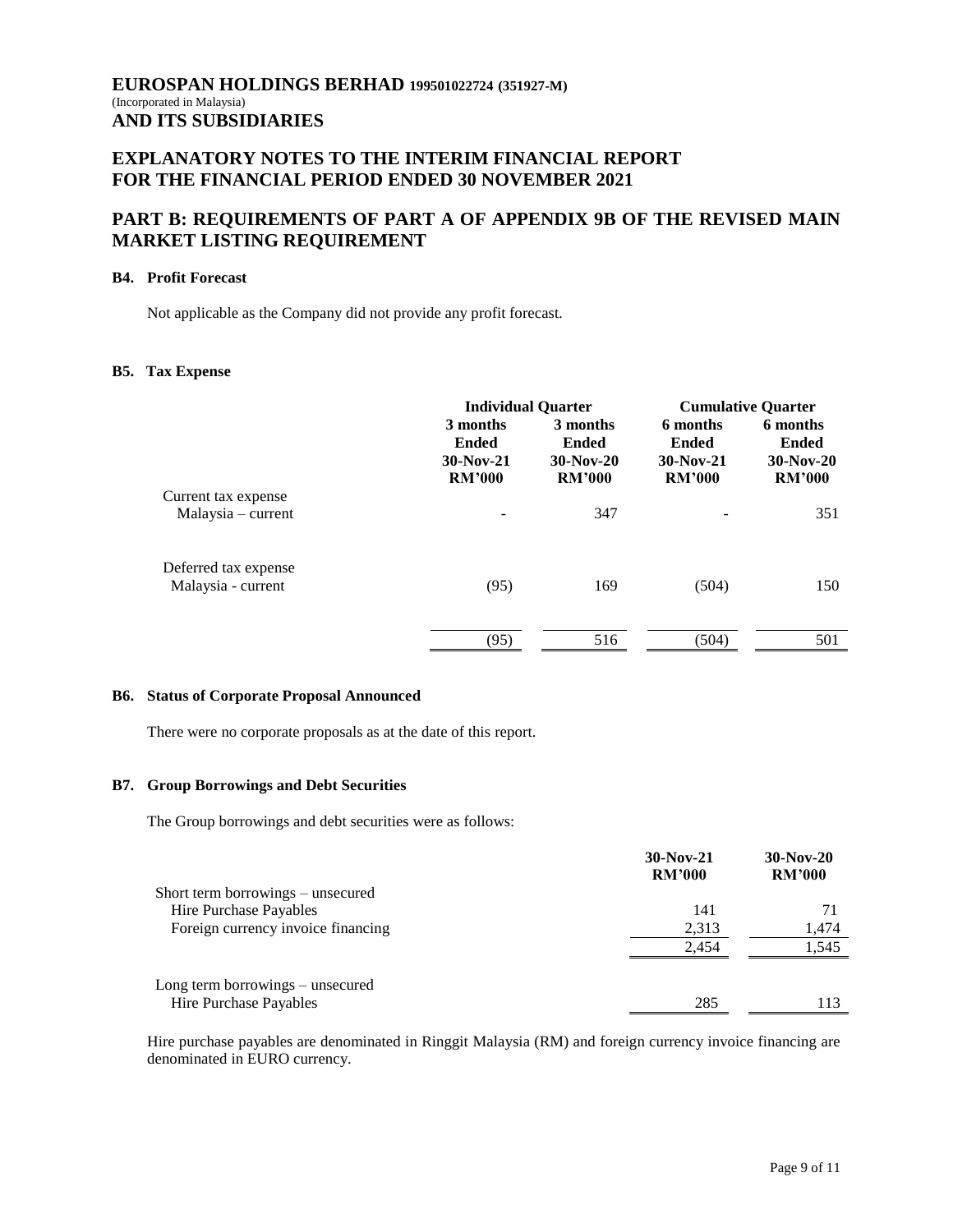# **EXPLANATORY NOTES TO THE INTERIM FINANCIAL REPORT FOR THE FINANCIAL PERIOD ENDED 30 NOVEMBER 2021**

# **PART B: REQUIREMENTS OF PART A OF APPENDIX 9B OF THE REVISED MAIN MARKET LISTING REQUIREMENT**

#### **B8. Derivative Financial Liabilities**

Details of outstanding derivative financial instruments as at 30 November 2021:

| Foreign Exchange Forward Contracts: | Value         | <b>Fair Value</b> | Gain          |
|-------------------------------------|---------------|-------------------|---------------|
| Within 1 year                       | <b>RM'000</b> | <b>RM'000</b>     | <b>RM'000</b> |
| - Used to hedge trade receivables   | 17.577        | 17.437            | 140           |

Forward foreign exchange contracts are entered into with licensed banks to hedge part of the Group's sales and purchases from exchange rate movements.

#### **B9. Changes in Material Litigation**

There were no material litigations pending as at the date of this report.

### **B10. Dividends**

The directors do not recommend the payment of any dividend for the current financial period ended 30 November 2021.

#### **B11. Earnings Per Share**

Basic earnings per share amounts are calculated by dividing profit for the period/year attributable to owners of the parent by the weighted average number of ordinary shares in issue during the period/year.

|                                                              | <b>Individual Quarter</b>                                |                                                          | <b>Cumulative Quarter</b>                                |                                                          |
|--------------------------------------------------------------|----------------------------------------------------------|----------------------------------------------------------|----------------------------------------------------------|----------------------------------------------------------|
|                                                              | 3 months<br><b>Ended</b><br>$30-Nov-21$<br><b>RM'000</b> | 3 months<br><b>Ended</b><br>$30-Nov-20$<br><b>RM'000</b> | 6 months<br><b>Ended</b><br>$30-Nov-21$<br><b>RM'000</b> | 6 months<br><b>Ended</b><br>$30-Nov-20$<br><b>RM'000</b> |
| (Loss)/Profit attributable to<br>owners of the parents       | (53)                                                     | 461                                                      | (2, 338)                                                 | 2,451                                                    |
| Weighted average number of<br>ordinary share in issue ('000) | 44.421                                                   | 44.421                                                   | 44.421                                                   | 44,421                                                   |
| Basic (loss)/earnings/per share (sen)                        | (0.12)                                                   | 1.04                                                     | (5.26)                                                   | 5.52                                                     |